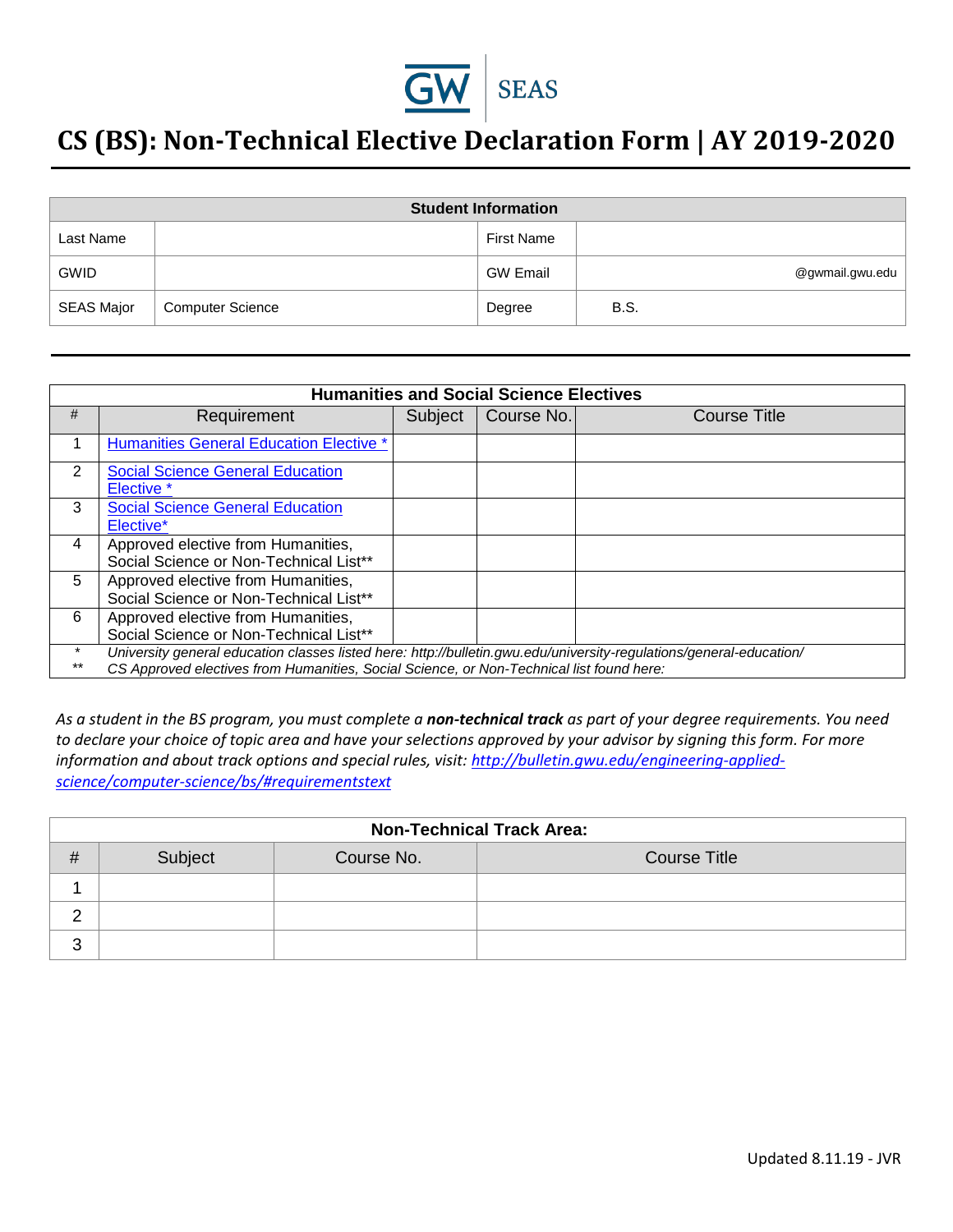*Additionally, you must choose your Statistics and Linear Algebra electives and four (4) unrestricted electives that must be approved by your faculty advisor. For more information about these elective visit: <http://bulletin.gwu.edu/engineering-applied-science/computer-science/bs/#requirementstext>*

| <b>Statistics and Linear Algebra Elective</b> |         |            |                     |
|-----------------------------------------------|---------|------------|---------------------|
| $\mathbf{H}$                                  | Subiect | Course No. | <b>Course Title</b> |
|                                               |         |            |                     |
|                                               |         |            |                     |

| <b>Unrestricted Electives:</b> |                              |            |                                                                                                                                                                                                                    |  |  |
|--------------------------------|------------------------------|------------|--------------------------------------------------------------------------------------------------------------------------------------------------------------------------------------------------------------------|--|--|
| #                              | Subject                      | Course No. | Course Title                                                                                                                                                                                                       |  |  |
|                                |                              |            |                                                                                                                                                                                                                    |  |  |
| 2                              |                              |            |                                                                                                                                                                                                                    |  |  |
| 3                              |                              |            |                                                                                                                                                                                                                    |  |  |
| 4                              |                              |            |                                                                                                                                                                                                                    |  |  |
|                                | science/bs/#requirementstext |            | NOTE: Please review all information in the University Bulletin and get approval from your faculty advisor<br>before selecting unrestricted elective: http://bulletin.gwu.edu/engineering-applied-science/computer- |  |  |

*Read before signing: I have reviewed and understand the requirements for choosing BA electives and completing a significant independent project. Any revisions must be approved in writing.*

|                                                 | <b>Required Signatures</b> |           |      |  |
|-------------------------------------------------|----------------------------|-----------|------|--|
| <b>Student Signature</b>                        |                            |           | Date |  |
| <b>SEAS Faculty</b><br><b>Advisor Signature</b> |                            | Last Name | Date |  |
| Department Chair<br>Signature                   |                            | Last Name | Date |  |

| Submit forms to:                                        |
|---------------------------------------------------------|
| <b>SEAS Undergraduate Student Services and Advising</b> |
| Science & Engineering Hall, Suite 2500                  |
| seasadvising@gwu.edu                                    |